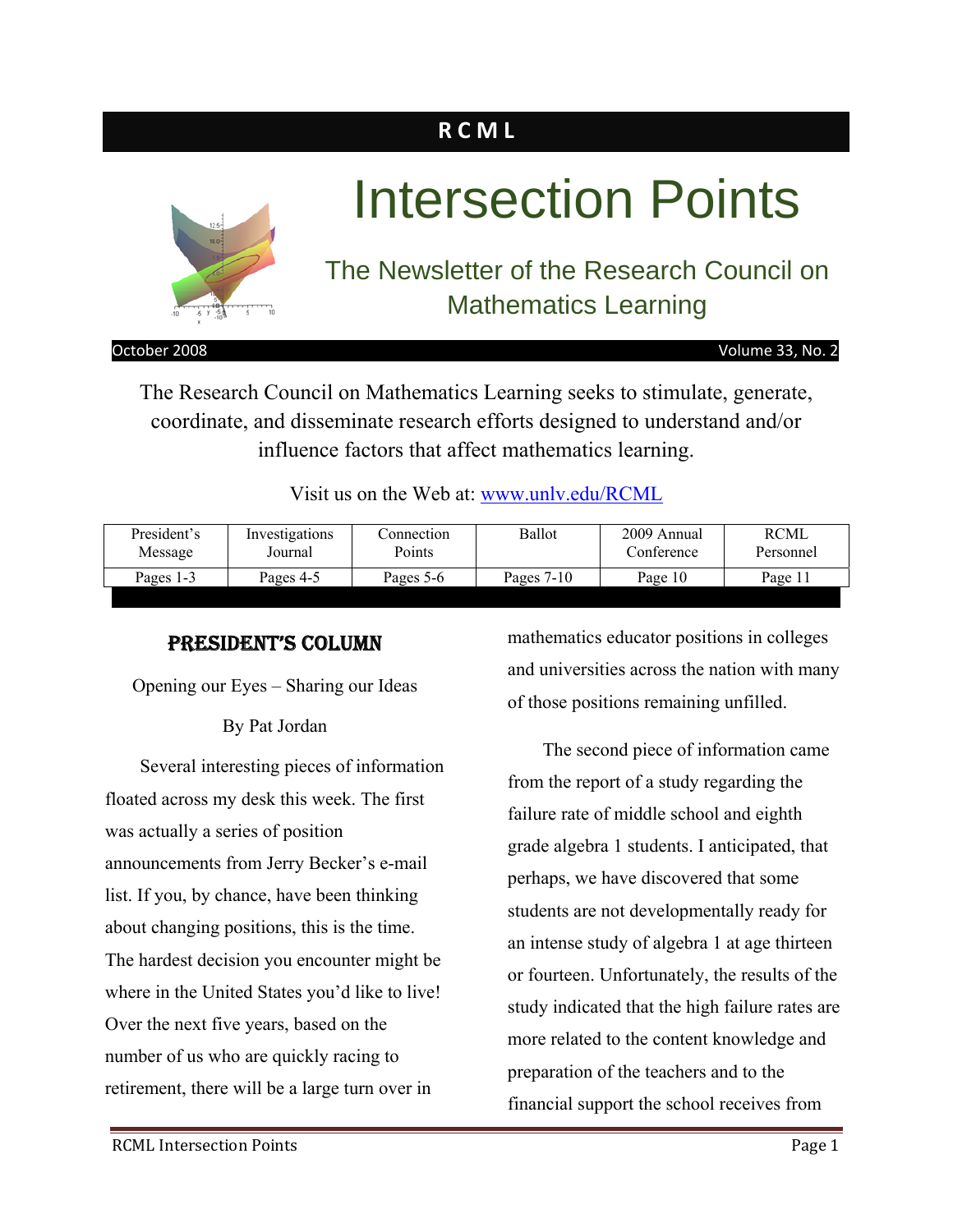the community rather than the readiness of the students.

The third piece of information came from a colleague across campus lamenting the fact that, now more than ever before, her chemical engineering students seemed less prepared to pass the mathematics content courses they need to support the engineering concepts they are expected to learn. The average engineering student seems shocked that he or she is going to need to understand so much mathematics and, beyond that realization, these students are experiencing extreme difficulty in passing the required mathematics courses. Be aware that most of the students have completed pre-calculus and/or calculus courses in high school. To address this problem, several of the engineering professors are holding "prep" sessions several days prior to their classes to review the mathematics students will be using in class so they will be able to complete the engineering homework.

What do these scenarios have to do with us? Well, I'm glad you asked. Our mission statement reminds us that RCML seeks to stimulate, generate, coordinate, and disseminate research efforts designed to understand and/or influence factors that affect mathematics learning. To me, all three of these issues are directly related to our mission and the research that we should be and are conducting in our colleges and universities. Finding highly qualified mathematics educators to fill all the open positions is a challenge we face every day. At Oklahoma State, this will mark the third year we will be seeking to fill a K-8 mathematics education position.

Research indicates that teachers' content knowledge directly affects the learning of their students. Additional studies have also indicated two important aspects of learning that impact student's choices of mathematics courses in high school as well as future career decisions. The first of these ideas is that the teacher's attitude about teaching mathematics is more influential on students' future decisions than his or her grasp of content knowledge. The second finding is that middle school is the optimal time to capture students' interest in pursuing higherlevel mathematics courses in high school and selecting careers that are mathematics oriented.

Since many of us are teaching preservice teacher candidates in mathematics departments and colleges of education, perhaps we can have a positive impact on our own students' self-esteem and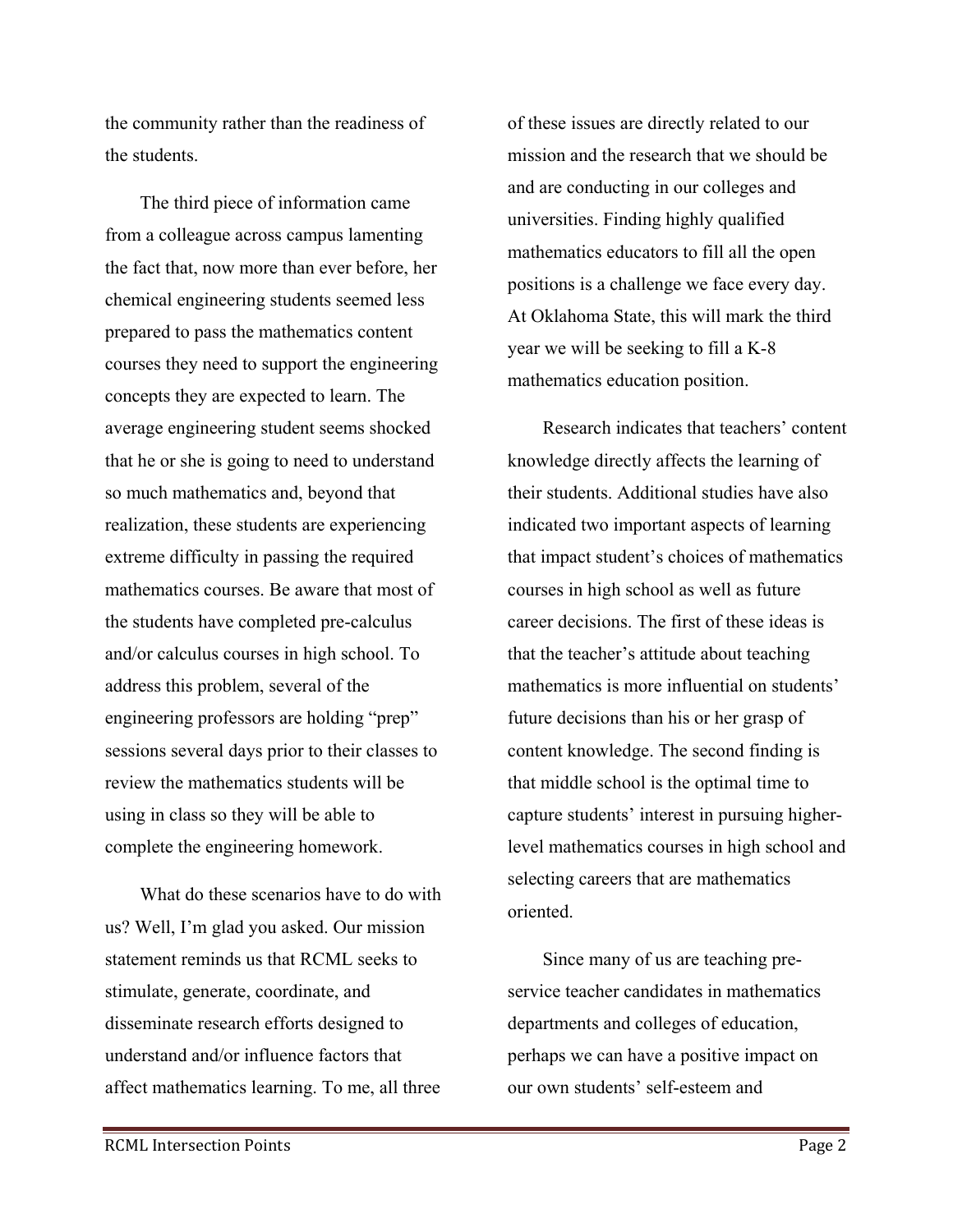excitement about learning and teaching mathematics by our own enthusiasm and excitement. Additionally, if we establish an environment that encourages and rewards exploration within all our mathematics coursework, we might impact other students' decisions about future careers.

The problem as I see it is cyclical! Our college-level mathematics students don't select mathematics- related careers, especially teaching school mathematics, because they don't feel confident in their own mathematics skills or find mathematics exciting and engaging. We send others into the classroom with less than enthusiastic approaches to teaching mathematics and their students, in turn, find mathematics dull, boring, and not very challenging. These classroom students are not interested in mathematics, don't continue to take mathematics courses in high school, and don't select careers in those areas.

After twenty years of the *Standards*, one would hope that students' dispositions to know and do mathematics would have

improved, and we would see more students enrolled in our mathematics, mathematics education programs, and other mathematicsrelated fields. How many times have you heard a student say she is majoring in elementary education because she's not very good at math and doesn't want to teach it beyond the first or second grade? At our university, we often hear that very comment. I believe that view of mathematics may also account for the fact that we have forty secondary social studies education students, thirty secondary English education students, and only seven secondary mathematics education students. How about your program and your university? Maybe working together through this organization, we can focus on solutions to this problem. Maybe the dissemination of our research can provide insights into new ways to address and overcome this problem and help us develop new cadres of well-prepared mathematics educators at all levels from kindergarten through college.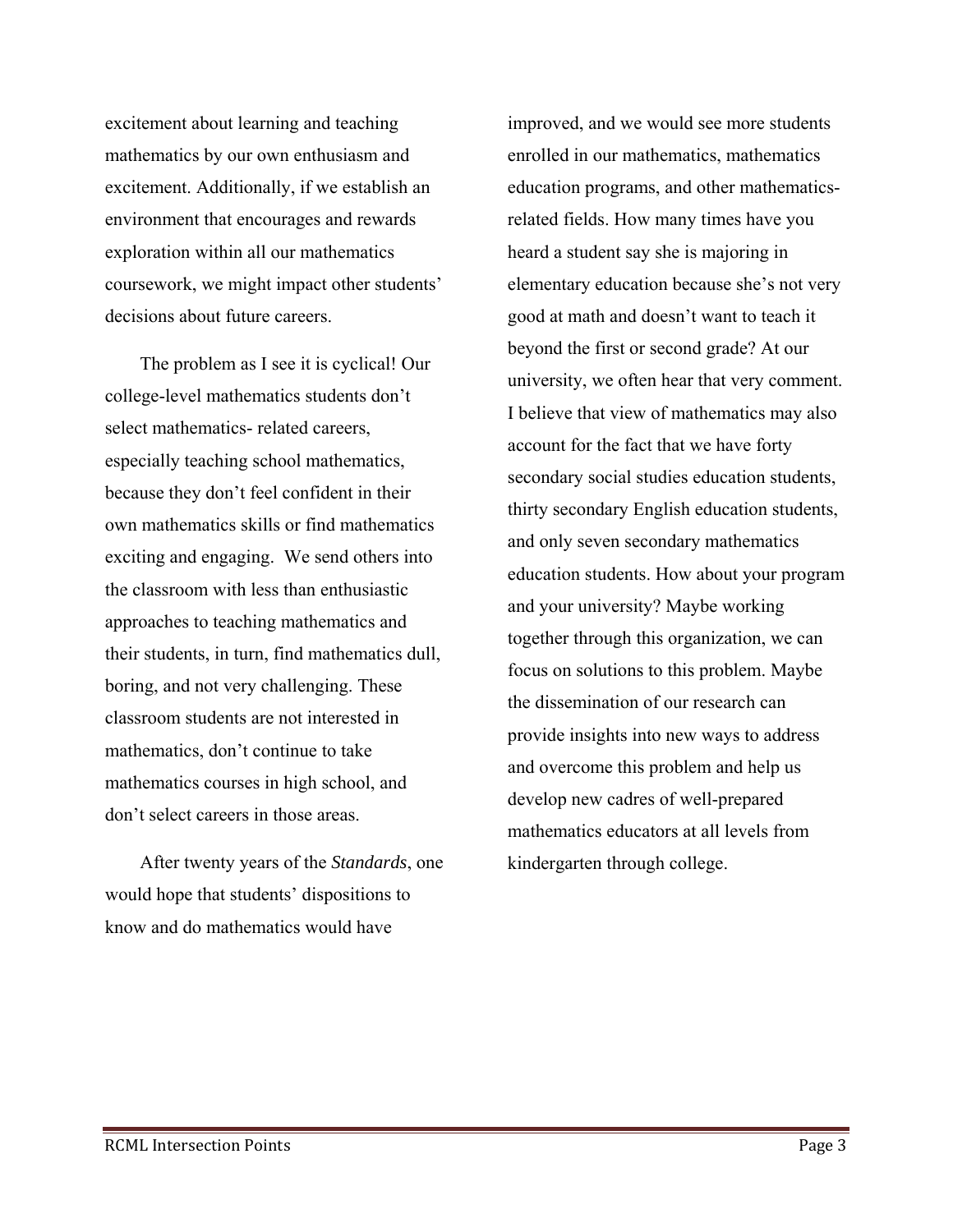## INVESTIGATIONS

## IN MATHEMATICS LEARNING

#### **A Letter from the Editor Jean Schmittau**

Sheryl and I have spent a great deal of time throughout the summer inaugurating the RCML journal with its new title *Investigations in Mathematics Learning.* The issues that had to be dealt with ranged from legalities to economic concerns to seeming endless details, but all were important and had to be addressed. The response to the journal's new title has been uniformly positive;

everyone we've spoken with likes it. In July I spoke at the ICME conference in Mexico and met some of our international contributors and reviewers. They also were unanimous in spontaneously commenting favorably on the new title.

Please check your library to make sure it has a subscription to the journal, and if not check the inside front cover for prices and encourage your librarians to contact Sheryl Maxwell.

There will be copies available and it will also be possible to purchase class sets of an issue if you should need this service. New manuscripts are also always welcome. Our fall issue should go out by early October, but with bulk mailing it may arrive at different areas of the US at different times. With the arrangement Sheryl and I have set up there should be no more late issues, which will doubtless be welcome news to everyone.

#### **A Letter from the VP of Publications**

#### **Sheryl Maxwell**

WHEW! What a whirl wind of activities that have been transpiring during the past four months to get our RCML Journal into print! If you have not already received it, you will soon have the first issue of this journal in your hands to read. The journal under the leadership of Editor, Jean Schmittau, has the same high-level quality as *Focus on Learning Problems*. In addition to color, the new journal has a refreshing new title as seen above. As she reported elsewhere in this newsletter, she has received positive reactions from mathematics educators

throughout the world when she shared the information with them.

INVESTIGATIONS IN MATHEMATICS LEARNING issues will come to you three times per year: Fall, Winter, and Spring. If you are currently a member of RCML for 2008, you will receive the issues, as part of your membership dues. Payment for the journal will transfer to the Academic Year rather than the calendar year. Thus, for the 2009-2010 Academic Year, the membership dues will need to be paid by June 2009. Check to see if you are current with your membership for 2008. If not, send your payment to me, so you will receive your issues of our RCML official Journal,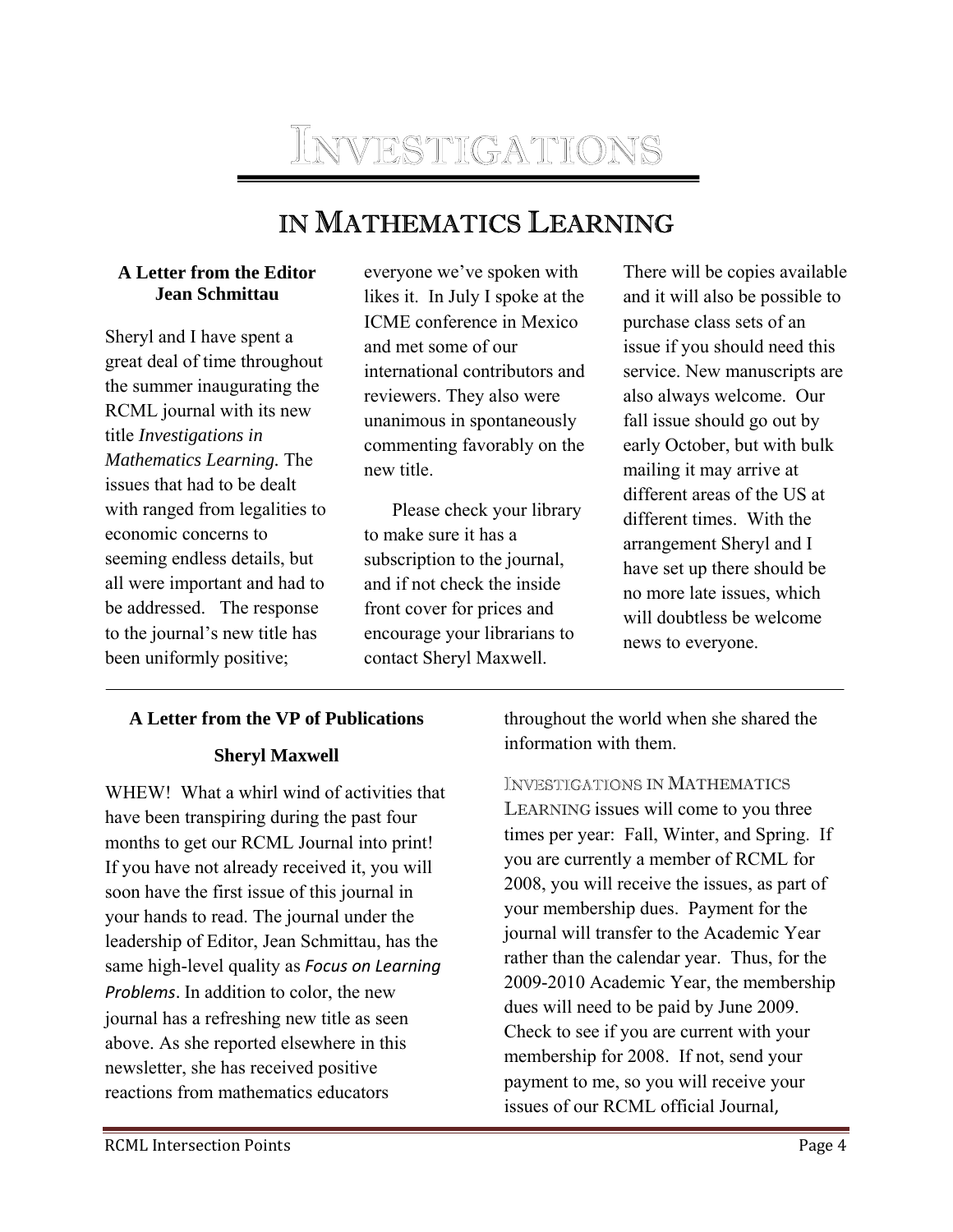#### **INVESTIGATIONS IN MATHEMATICS**

LEARNING, promptly. According to our records, about two-thirds of our members are current with their membership. As we celebrate the inauguration of our new journal, we want you to receive it!

#### Continued from page 4…

Additionally, check with your college and/or university to see that they are receiving the official RCML journal, INVESTIGATIONS IN MATHEMATICS LEARNING, so others can be introduced to it. The former publisher has discontinued *Focus on Learning Problems,*  so there maybe some misunderstanding that the official RCML Journal continues but under a new name. If your college/university does not receive our journal, here is the information that you can share with them. An **Institutional** subscription to **INVESTIGATIONS IN MATHEMATICS** LEARNING is \$70.00 per Academic Year for an institution located in the United States and \$85.00 per Academic Year for an institution located outside the United States. The remittance is due in June of the previous

Send payment to:

Academic Year.

 Dr. Sheryl Maxwell, 289 Crestmont Cove, Cordova, TN 38018-6904

This information is repeated on the inside cover of each issue. Congratulations to the RCML Executive Board who made the difficult decision to take over the publication of the official journal of RCML! ONWARD and FORWARD!

Please join me in recognizing Sheryl Maxwell, the Vice-President for Publications, and Jean Schmittau, Editor of FOCUS and now the new journal, for the outstanding work they have done is getting the new journal up and running. Because of their hard work and untiring efforts, we have another high quality journal of which we can all be proud. Again, thanks to both women for all the work they have done on our behalf.

#### Thanks, Pat



#### Operating in an Epsilon Neighborhood

#### By Gabriel Matney

While working on my Ph.D. in mathematics education I was teaching for Santa Fe South high school in Oklahoma City. Living in the secondary teacher domain made it very easy for me to quickly establish connection with other teachers and work toward solutions to the daily problems we faced. Applying the ideas from mathematics education research and sharing results with colleagues in a 50 mile radius was nearly a daily event. Within this local area network of professionals emerged a wonderful amount of significant teaching and field research.

Upon receiving my Ph.D. my family and I relocated to a different state. As a new professor I found myself struggling to make localized connections. While my ties to researchers remained strong through email and conference presentations I greatly missed the daily perturbations offered up by a localized face to face neighborhood of teachers. Now that my name plate had Dr. as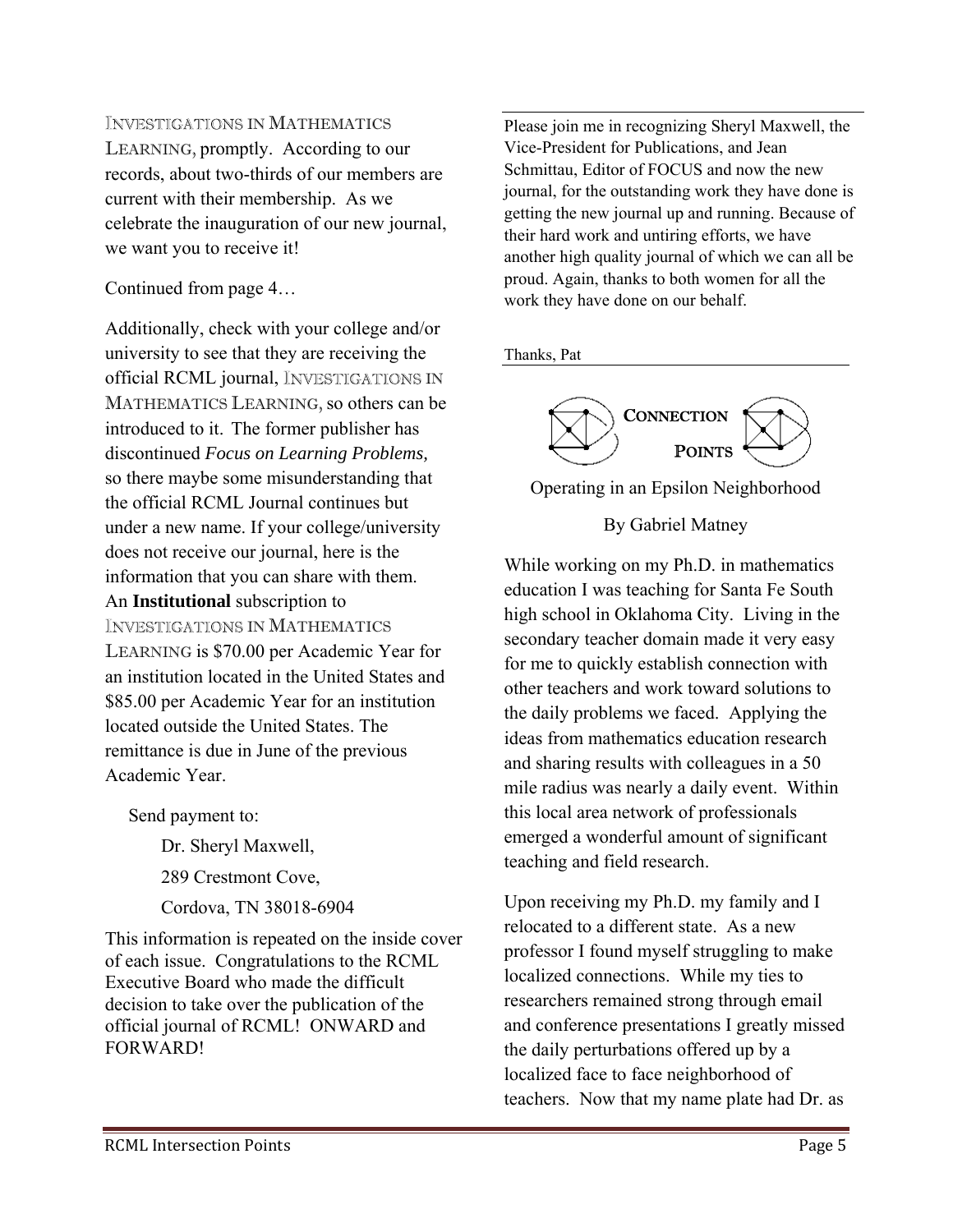a title and a university subtitle a great many teachers were hesitant to really speak to me about their daily struggles. In their experience, those associated with the university acted as evaluators in the state's teacher evaluation system and/or were associated with administrative decisions handed down by the state. These impressions made it difficult to have genuine conversations about the problems and possibilities of the mathematics classroom.

Seeking to overcome these barriers I initiated a new 40 hour field experience component for our middle level and secondary mathematics candidates. The candidates would be directly interfacing with students who were at-risk of failing their mathematics class. Through this programmatic adjustment the teacher candidates and I were thrust into the daily challenges faced by students and teachers. We were able to establish partnerships with teachers and have authentic contexts by which to discuss and enact possible solutions.

Another area that helped me engage with the local neighborhood of teaching professionals was the opportunity to serve as an instructor in a Mathematics and Science Partnership grant. These grants require a two week summer institute, for which I was given instructional privilege to perturb teachers thinking about mathematics content and pedagogy. During the following school year I visited and helped the teachers in their classrooms. Without exception, every visit proved to be a fruitful time of collaboration and discussion about what was happening with the student's mathematical thinking. After 4 years I have more than 20 teachers

with which I collaborate on a regular basis. The presence of these relationships aids me in research, program decisions, and teaching practice. What are some of the ways others have maintained connection to local area mathematics teachers?

Connection Points is a section of the Intersection Points newsletter with the expressed purpose of sharing and discussing connections relevant to mathematics education research. Share with us some of your connections. Send ideas, stories, or comments to gmatney@uafortsmith.edu

## **Math Humor**

#### **Warning: For your own social wellbeing these jokes should never be told outside of mathematical circles.**

Teacher: What is  $2k + k$ ? Student: 3000!

Q: Why do you rarely find mathematicians spending time at the beach? A: Because they have sine and cosine to get a tan and don't need the sun!

Teacher: "Who can tell me what 7 times 6 is?" Student: "It's 42!" Teacher: "Very good! - And who can tell me what 6 times 7 is?" Same student: "It's 24!"

Two mathematicians are studying a convergent series. The first one says: "Do you realize that the series converges even when all the terms are made positive?" The second one asks: "Are you sure?" "Absolutely!"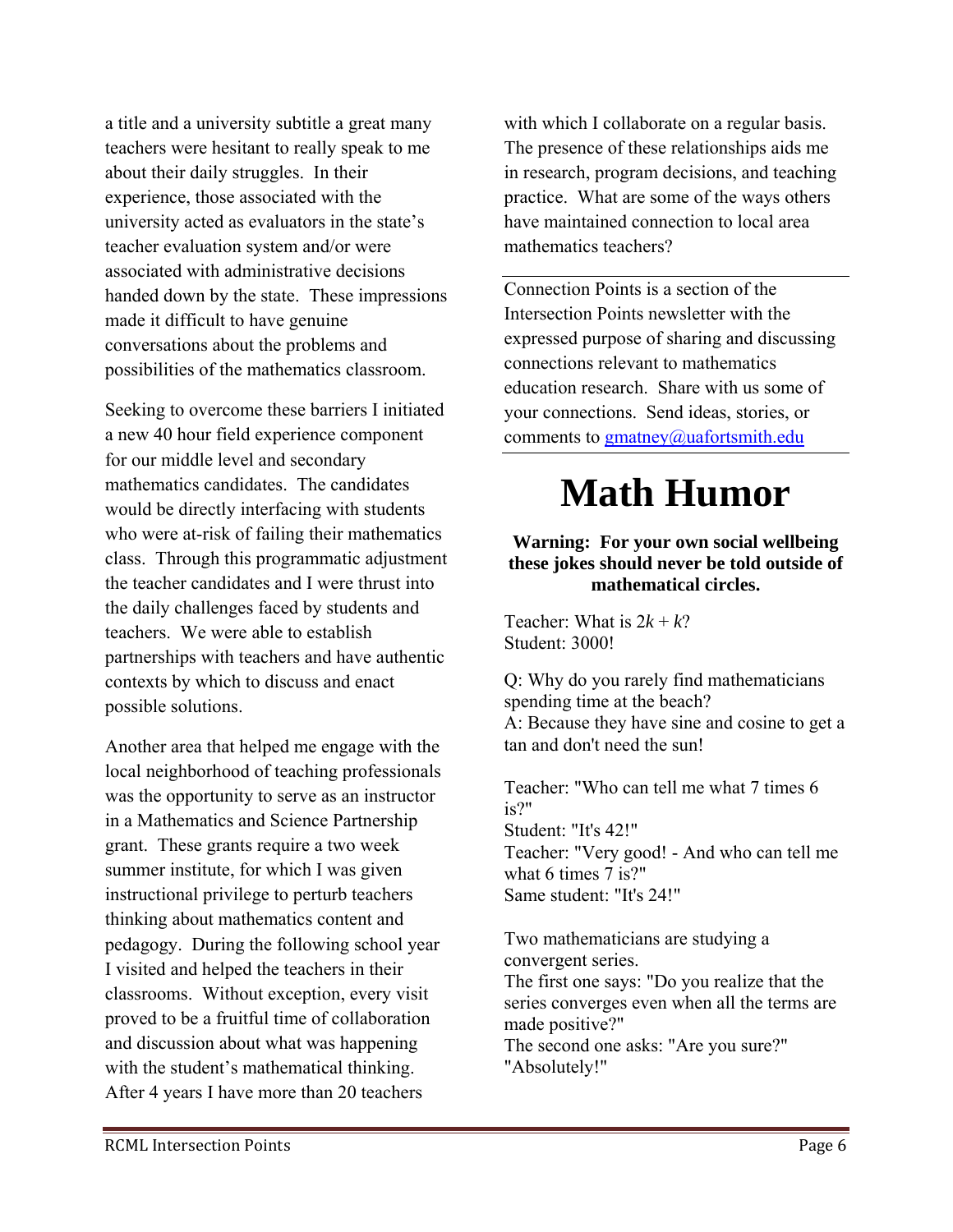## **Election Ballot – Fall, 2008**

#### BALLOTS ARE DUE DECEMBER 1, 2008. PLEASE VOTE!

*Please mail this page to: Anne Reynolds, 480 Suzanne Drive, Kent, OH 44240* 

*OR email your selections to areynol5@kent.edu*

#### **V-P for Publications:** Serves a 2-year term beginning 18 hours prior to Business meeting

Duties - Coordinates activities of Newsletter Editor, FOCUS Editor, and Membership Coordinator, serves on Editorial Board of FOCUS, and serves on the Executive Committee

#### CHOOSE ONE:

 $\Box$  Sheryl A. Maxwell – University of Memphis

**Secretary:** Serves a two-year term beginning 18 hours prior to Business meeting

Duties – Records and maintains minutes of Business and Executive meetings, coordinates correspondence with President, and oversees master Handbook

#### CHOOSE ONE:

 $\Box$  Megan Che – Clemson University

 $\Box$  Juliana Utley – Oklahoma State University

#### **Conference Committee (we will elect two members)**

Serves a three-year term.

Duties – Works with the Vice President for Conferences as requested in reviewing conference proposals, assisting with annual conference activities, and reviewing conference evaluations.

#### CHOOSE TWO:

 $\Box$  Gwen Carnes – Emporia State University

- $\Box$  Eileen Faulkenberry Texas A&M University at Commerce
- $\Box$  Kerri Richardson University of North Carolina Greensboro
- $\Box$  Elaine Young Texas A&M University at Corpus Christi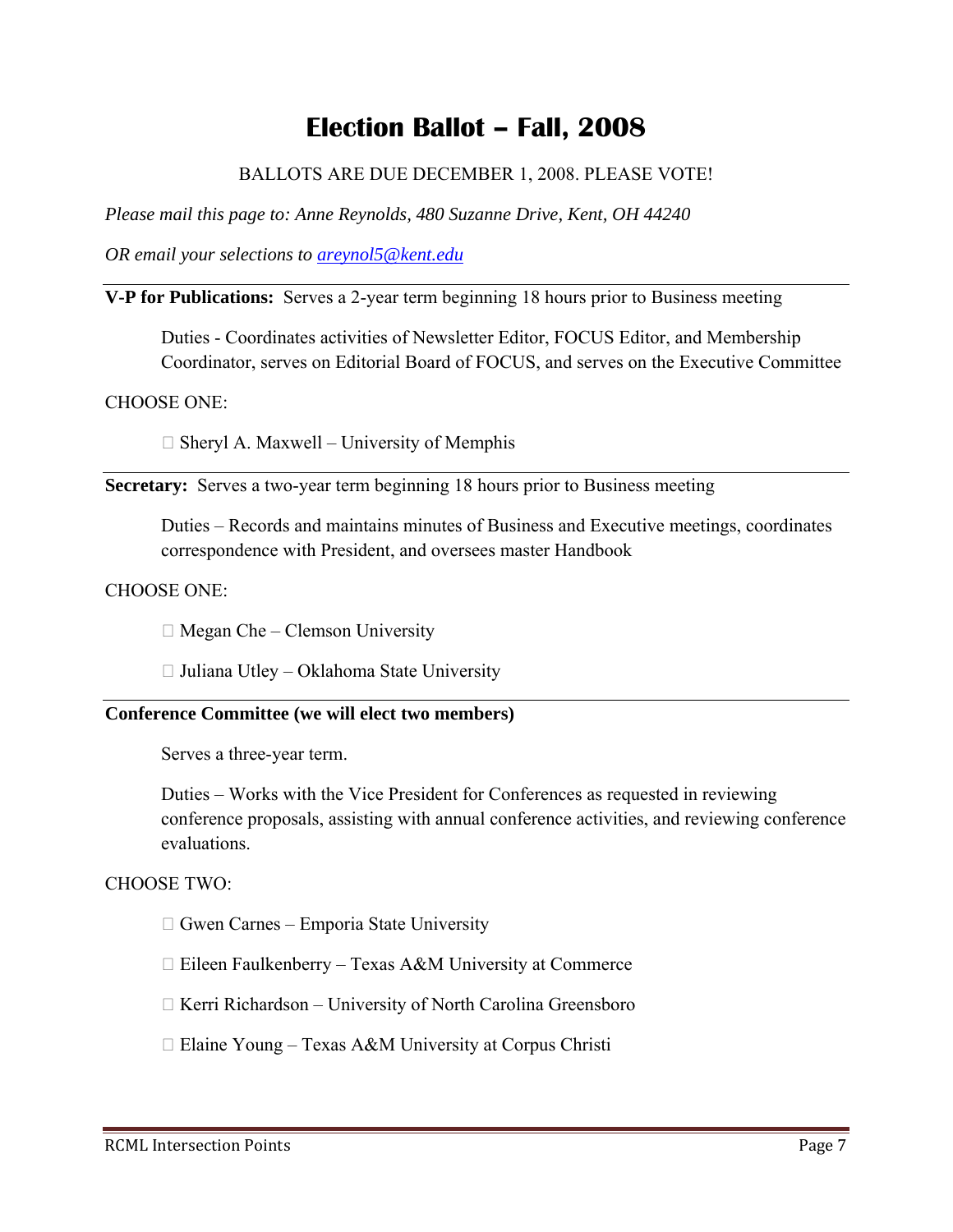## **Election Fall, 2008**

#### **Biographical Information**

#### **Sheryl A. Maxwell**

Sheryl Maxwell is an Associate Professor of Mathematics in the College of Education at the University of Memphis where she has been a member of the faculty since 1994. She teaches mathematics methods to both preservice teacher candidates and in-service teachers in elementary and middle schools. Dr. Maxwell's research focuses on understanding and implementing aspects that assist teachers to use best practices in teaching mathematics. She has been the Principle Investigator of four Eisenhower Title II Grants and a Co-PI of an Improvement of Teacher Quality Grant that provided best practices in mathematics institutes for teachers. In addition, she was the Co-PI of a National Science Foundation grant, OPTIONS, that helped adolescent females recognize the importance of mathematics and science in job opportunities. Dr. Maxwell has authored many articles about mathematics topics as well about educational issues. She has presented over 60 mathematics and/or education-oriented topics at national, state, and local conferences throughout the United States during the past 15 years.

She is the Past-President of The University of Memphis Faculty Senate (2005-2006) and is currently holding offices in national, state, and local organizations. She is the chairman of the Shared Governance Committee at the University of Memphis and a member of the

University Standing Committee on Program Assessment. At the College of Education level she uses her knowledge of Problem Base Learning and the Center of Research on Education Diversity & Excellence (CREDE) Standards (developed from research studies by Tharp, Estrada, Dalton, & Yamauchi, 2000), to prepare math teachers in the urban setting. Since she works most closely with preparing teachers in the urban setting, she recognizes how changing the teaching of mathematics in the K-12 classroom is crucial to helping students conceptually learn mathematics.

She has been active in the Research Council on Mathematics Learning since the early 1990s when she was a graduate student at the University of Virginia. She has served on the Conference Committee and later hosted the RCML conference in Memphis, Tennessee. She was elected as the President-Elect and served as the President of RCML in 2003- 2005. She returned to the Executive Board in 2007 after being elected as the Vice President of Publications. She serves on editorial board of RCML's journal, *Focus on Learning Problems in Mathematics.* During the past year, she was instrumental in helping the organization assume publication of the journal that is now named *Investigations in Mathematics Learning*. The first issue of the journal will appear in October 2008.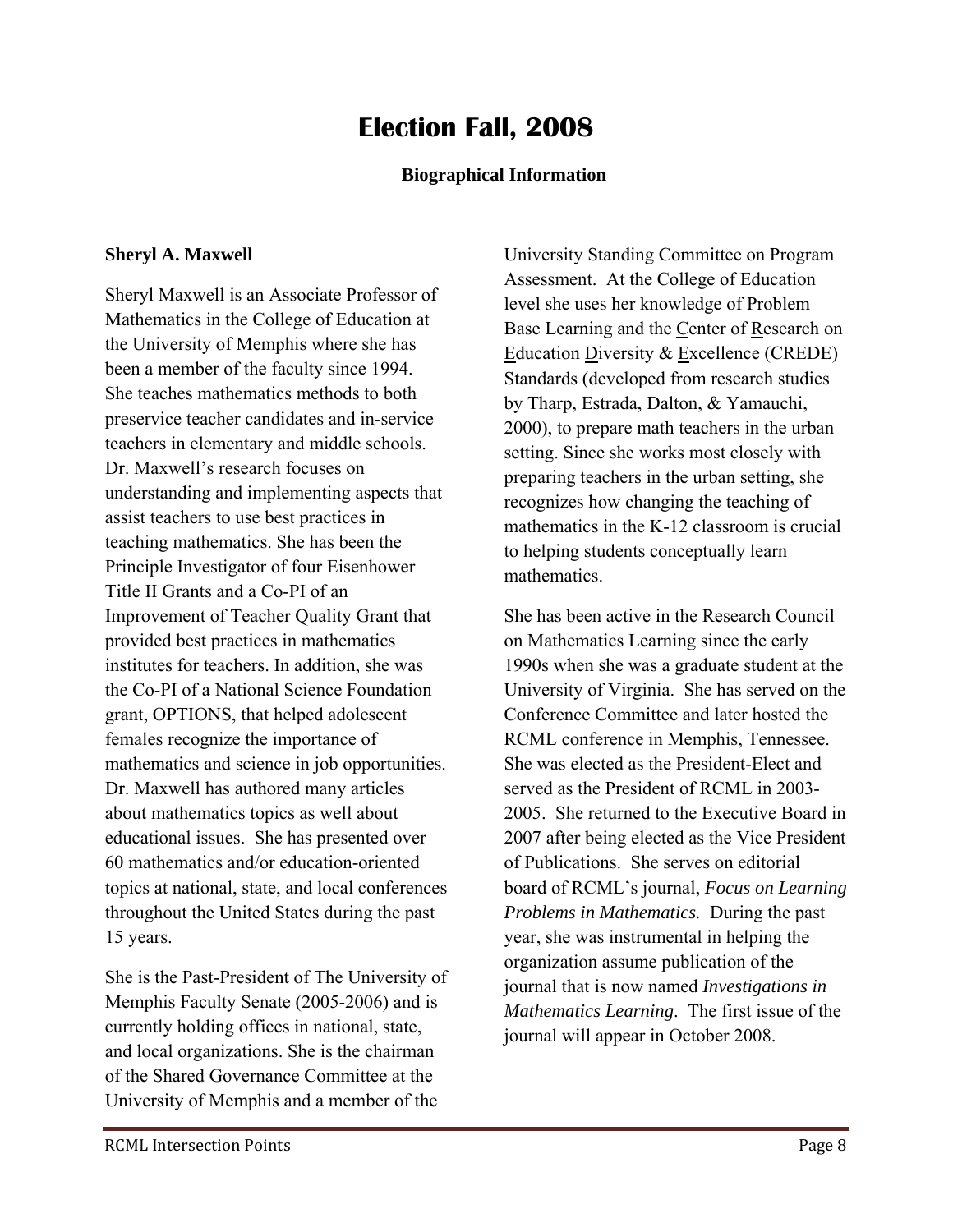#### **Megan Che**

Megan Che is an assistant professor of mathematics education in the Eugene T. Moore School of Education at Clemson University. She teaches undergraduate, masters, and doctorate level classes in mathematics education. Megan's research interests include equity and access issues in mathematics learning, as well as postcolonial school mathematics. Current research projects include an ongoing exploration of single-gender school mathematics from a critical perspective, a study of GED students and mathematical understanding, and a study of the intra-team dynamics of elementary students participating in the First LEGO League competitions. A graduate of the University of Oklahoma, Megan has participated in several RCML conferences and values this conference as a unique space for rich dialogue about mathematics learning.

#### **Juliana Utley**

Juliana Utley is an assistant professor of mathematics education at Oklahoma State University and has taught middle and high school mathematics in Oklahoma for 17 years. She currently serves on the RCML conference committee and was co-program chair for the 2008 RCML conference in Oklahoma City. She is also active in the School Science and Mathematics Association serving on the publication committee and reviewer for the *School Science and Mathematics Journal*. Additionally, Juliana is active in the Oklahoma Council of Teacher of Mathematics currently serving on the board and as co-editor of the OCTM Newsletter.

#### **Gwen Carnes**

Gwen Carnes has been teaching 20 years, the last 5 at Emporia State University. Her background is mathematics education but she currently teaches graduate level research design and statistics. Her research interests include collaborative efforts in the math classroom and novice teacher mentoring. Her most recent publication will be included in the NCTM mentoring publications due out this fall.

#### **Eileen Faulkenberry**

Eileen Faulkenberry has been an Assistant Professor of Mathematics at Texas A&M University – Commerce since 2003. her research interests are in pre-service and inservice teachers' subject matter and pedagogical knowledge. She predominantly teaches mathematics education courses for elementary, middle school, and secondary math education majors. As the director of Teacher Quality grant programs on campus since 2004, she has worked to enhance the quality of mathematics teaching in Northeast Texas by providing in-service teachers with updated knowledge about the mathematics they are teaching, along with research-driven pedagogical strategies for them to use in their classrooms.

As a young researcher who has received support from the RCML community, she wants to be an integral part of this community so that she is able to give back to future young researchers in need of this support.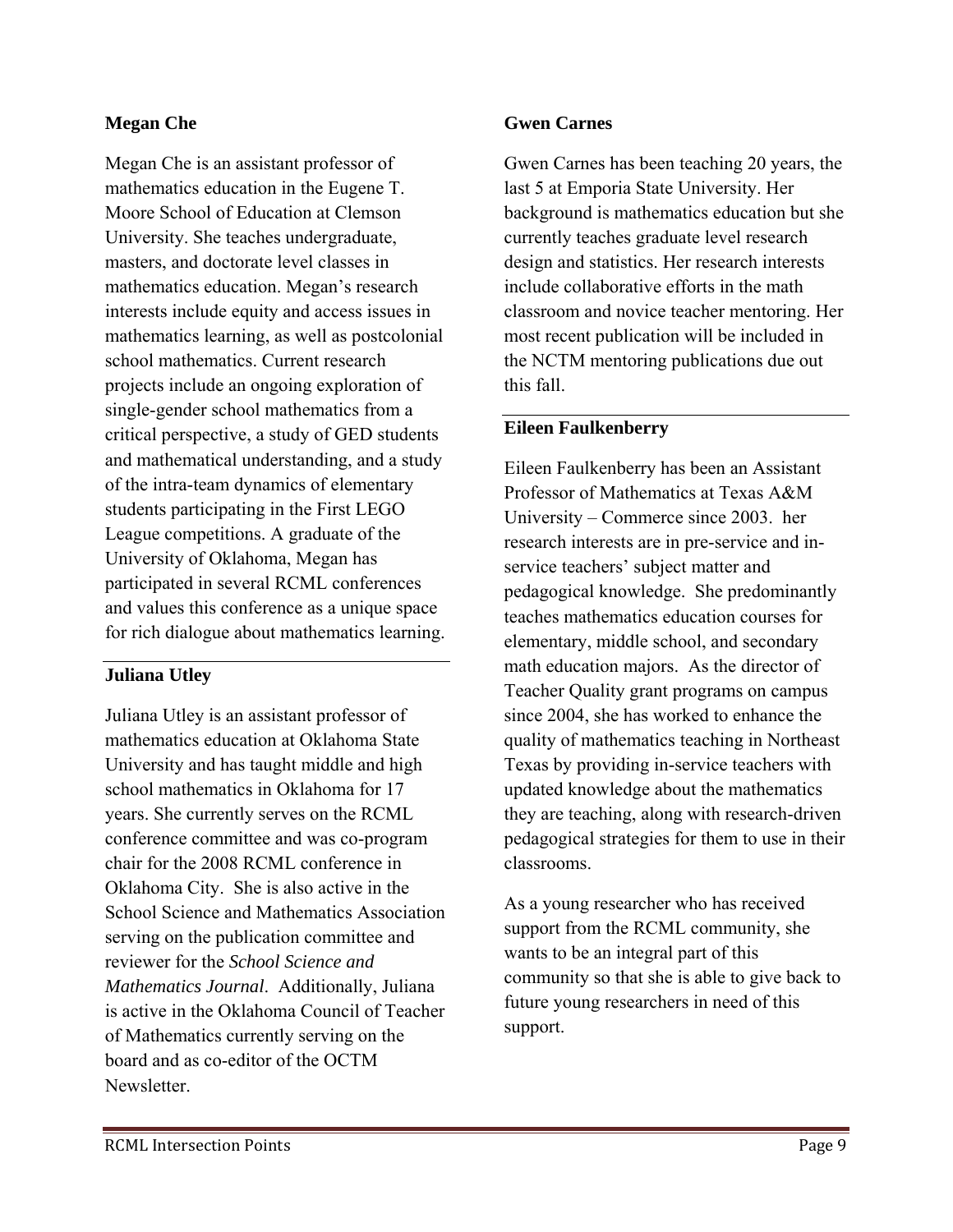#### **Kerri Richardson**

Kerri Richardson is an assistant professor of mathematics education at the University of North Carolina at Greensboro. She is interested in early algebra in relation to both pattern-finding tasks and multiplication concepts and in spatial instruction with all learners of mathematics.

#### **Elaine Young**

Dr. Elaine Young is an Assistant Professor of Mathematics at Texas A&M University-Corpus Christi with 11 years experience teaching mathematics content courses for elementary teachers. She has been a member of RCML since 2002, and is finishing a term as secretary of that organization. She has several years' experience as co-chair for the annual conference of the Coastal Council of Teachers of Mathematics (CCTM), a regional affiliate of the NCTM.

*Don't* 

 *Forget* 

 *To send in* 

 *Your Vote* 

*to Anne by* 

*December 1, 2008*

## **RCML 2009 Conference 36th Annual Meeting Berry College**

### **- Rome, Georgia March 5-7, 2009**

Don't miss out on this year's conference in the beautiful Rome, Georgia. Read all about our Keynote speaker, Dr. Jim Wilson and our Wilson Lecturer, Dr. Thad Starner on RCML website

http://www.unlv.edu/RCML/conference2009



Rome Georgia